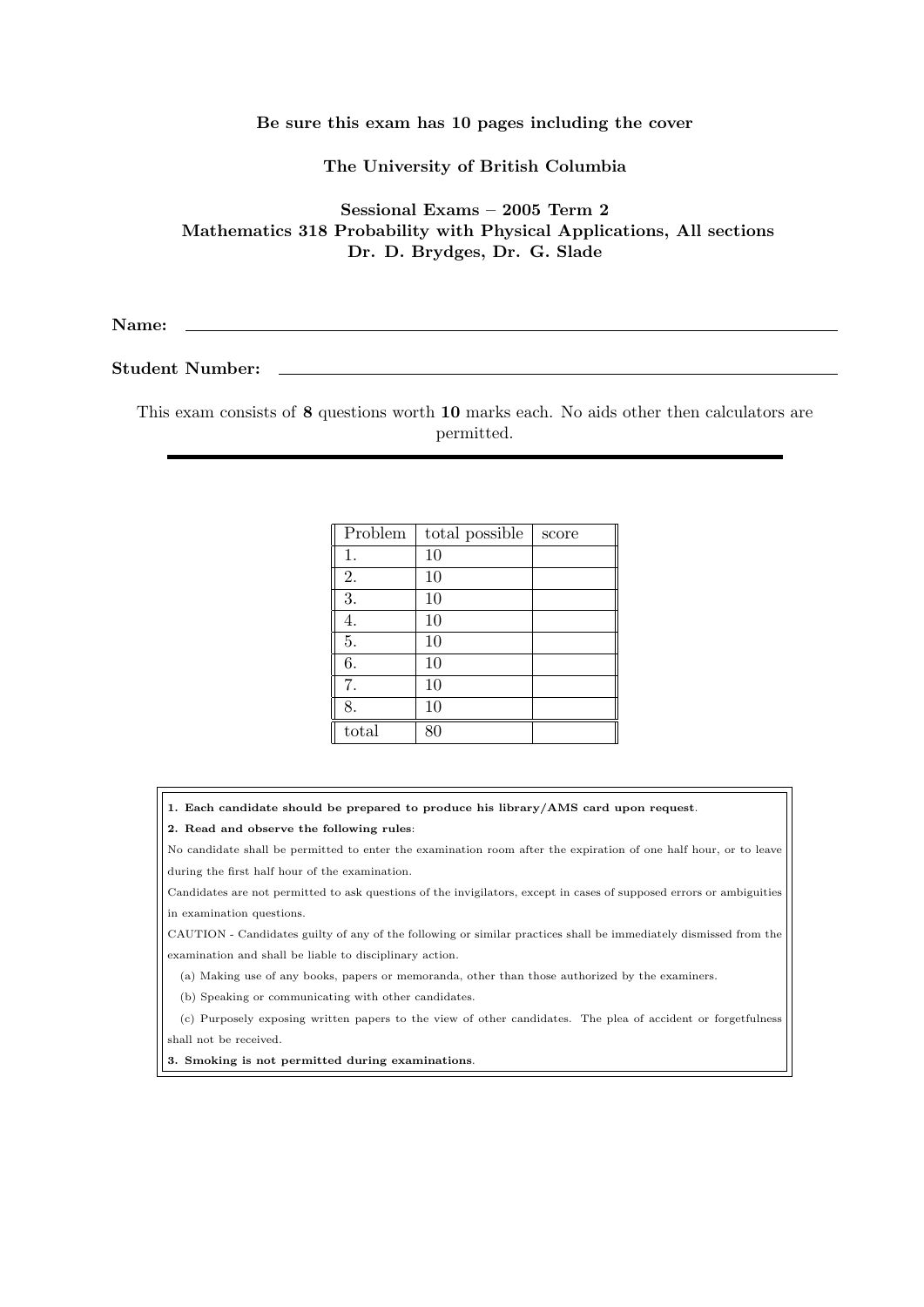Tables on last page.

 $(2 \text{ points})$  1. (a) How many different 7-place license plates are possible if the first two places are for letters and the other 5 are for digits?

(b)(3 points) Explain, in terms of black and white balls selected from an urn, why

$$
\sum_{j=0}^{n} \binom{n}{j}^2 = \binom{2n}{n}
$$

 $(3 \text{ points})$  (c) A police department consists of 10 officers. If the policy is to have 5 officers on patrol in the streets, 2 full time at the station and 3 on reserve at the station then how many divisions of the 10 officers into the three groups are possible?

(d)(2 points) How many different ways can 22 people divide themselves up to play soccer (11 per side).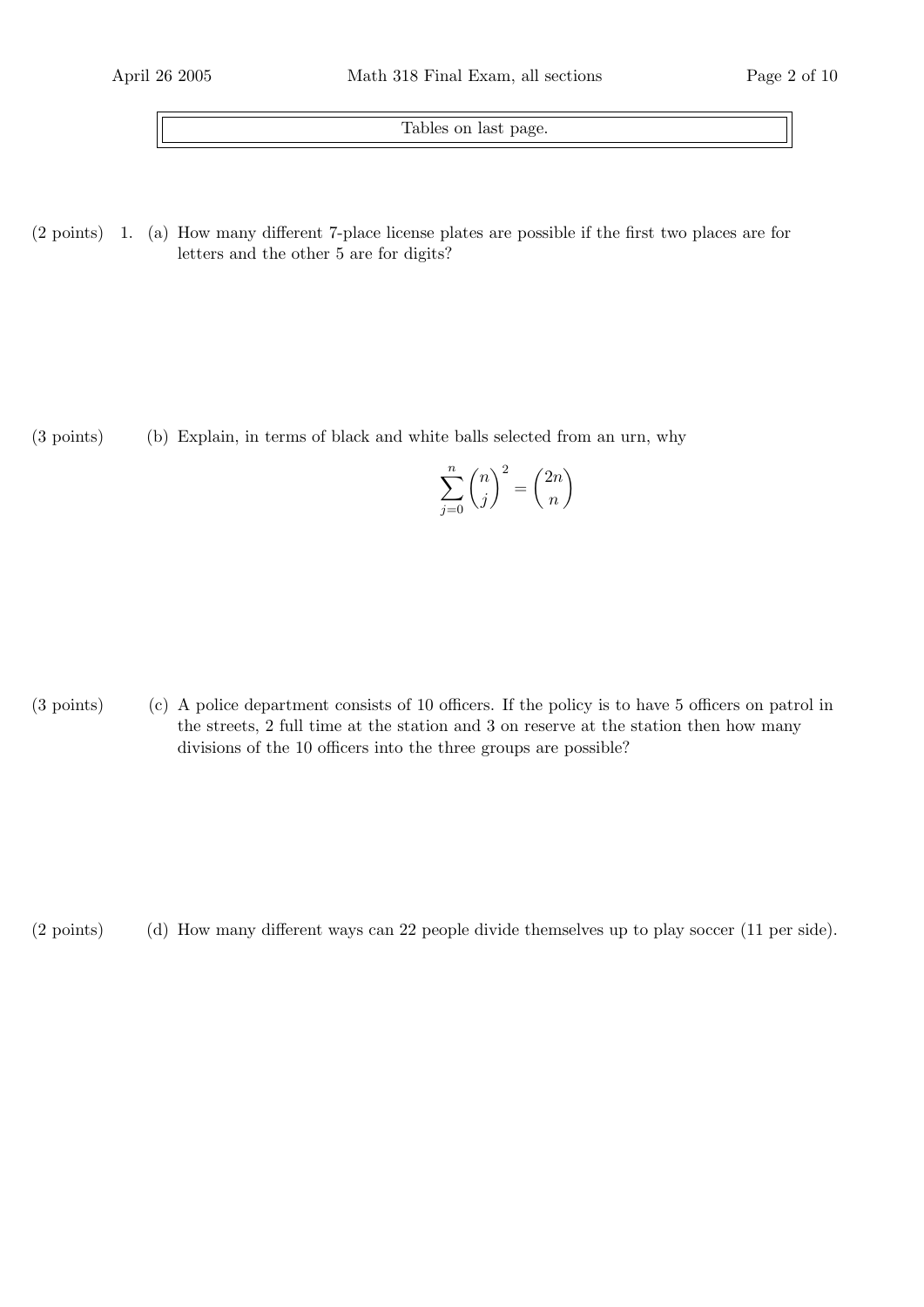$(10 \text{ points})$  2. The US Bureau of census collected the following data

| Region    | % of US Population | $%$ seniors |
|-----------|--------------------|-------------|
| Northeast | 19.0               | 13.8        |
| Midwest   | 23.1               | 13.0        |
| South     | 35.5               | 12.8        |
| West      | 22.4               | 11 1        |

For instance, 13.8% of Northeast residents are seniors. What percentage of seniors are Northeast residents?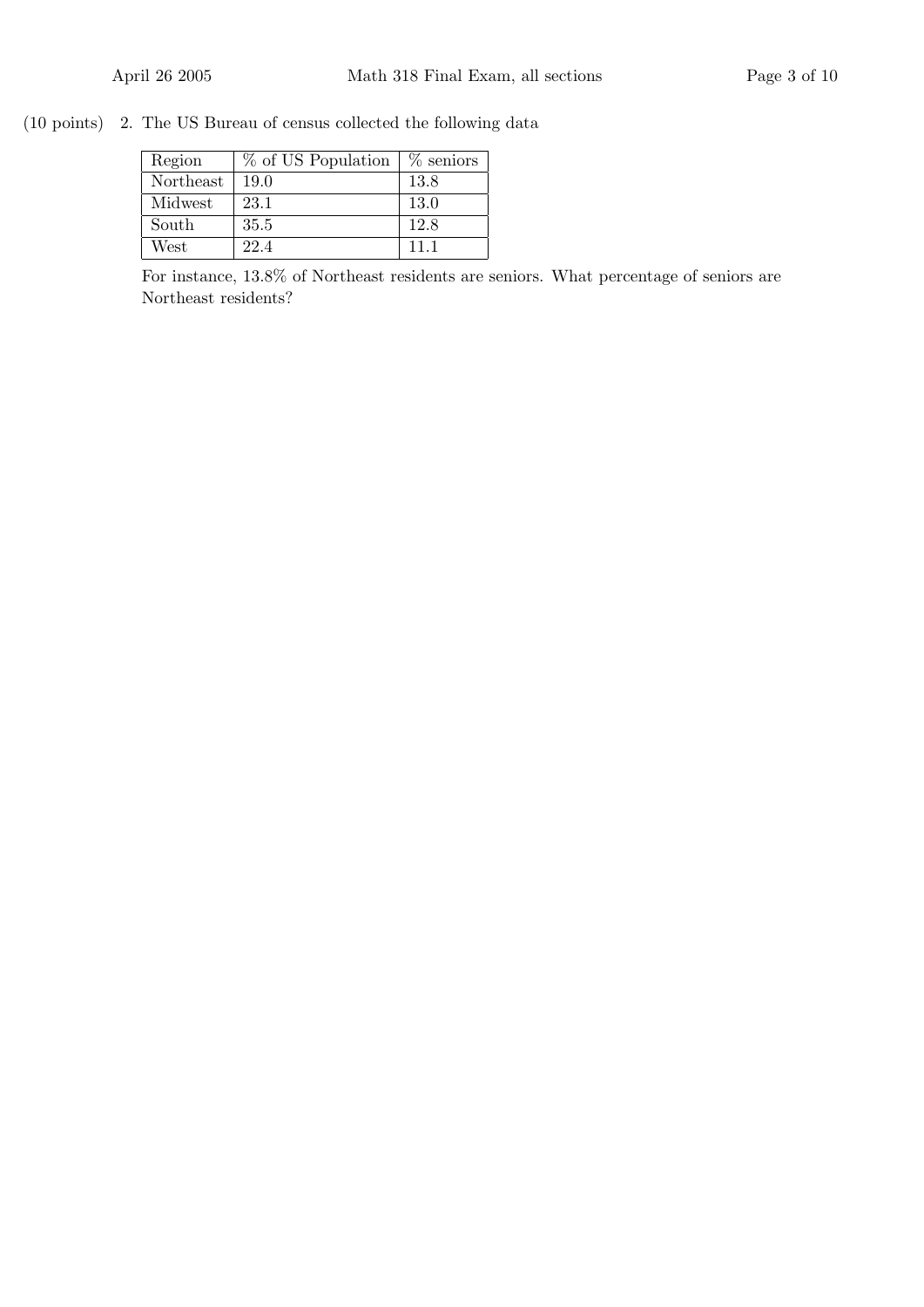$(10 \text{ points})$  3. Ten numbers are rounded to the nearest integer and then summed. Using the central limit theorem, determine the probability that the sum of the rounded numbers will equal the rounded sum of the unrounded numbers. You may assume that the roundoffs for the ten numbers are independent and uniformly distributed in (−0.5, 0.5).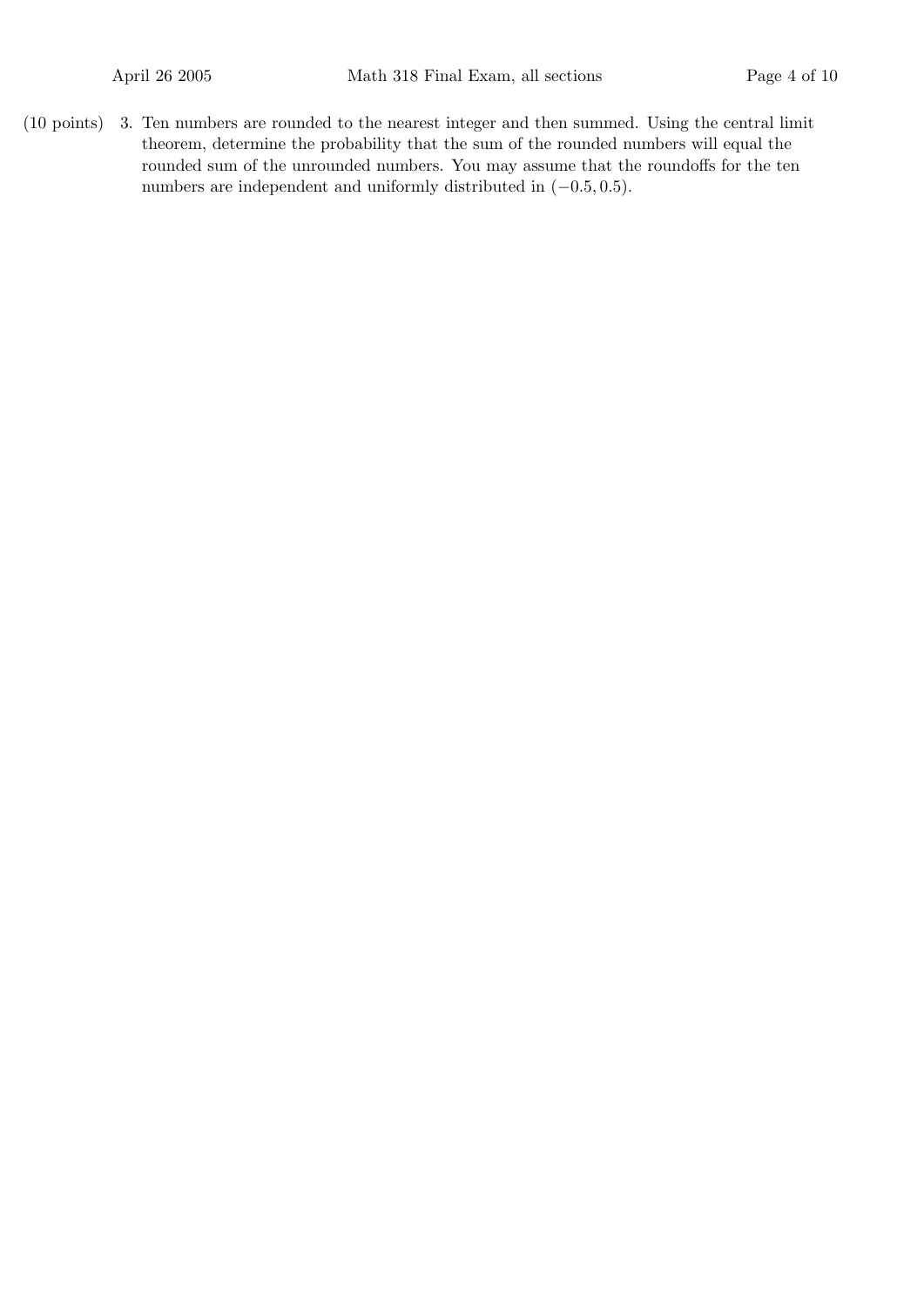- 4. Earthquakes happen according to a Poisson process with rate  $\lambda$  but each quake is detected with probability  $p$ , independently. Let  $X$  denote the number of earthquakes in a fixed unit time interval and let  $X_c$  denote the number that are detected in the same time interval.
- $(2 \text{ points})$  (a) Write a formula for the moment generating function of a discrete random variable Y in terms of the probability mass distribution of  $Y$ .

 $(2 \text{ points})$  (b) What is the moment generating function of X. Explain, using part (a).

(1 points) (c) What is the distribution of  $X_c$  conditioned on  $X = n$ ?

(2 points) (d) Calculate  $E(e^{tX_c}|X = n)$ .

(2 points) (e) What is the moment generating function of  $X_c$ ?

(1 points) (f) What is the distribution of  $X_c$ ?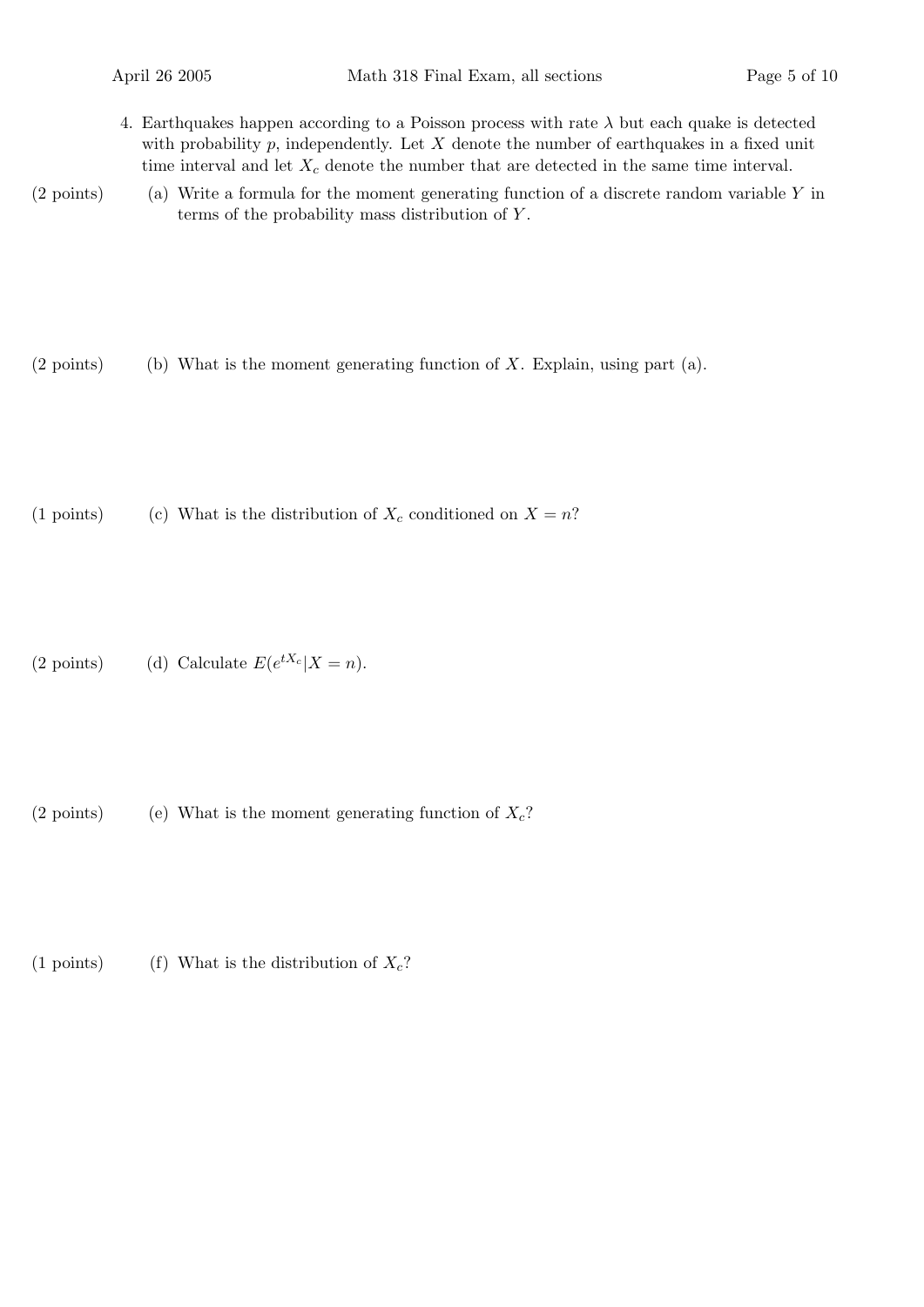- 5. Let d be a positive integer. Let  $\vec{e}_i$  be the vector with d components whose  $i^{\text{th}}$  coordinate is one and whose other coordinates are zero. Consider the simple random walk on  $\mathbb{Z}^d$  starting from  $\vec{0} \in \mathbb{Z}^d$ . The position of the walk after n steps is  $\vec{S}_n = \vec{X}_1 + \ldots + \vec{X}_n$ , where the  $\vec{X}_i$  are i.i.d. and take the values  $\pm \vec{e}_1, \ldots, \pm \vec{e}_d$  with equal probabilities  $\frac{1}{2d}$ .
- (4 points) (a) Compute the characteristic function  $\phi_1(\vec{k})$  of  $\vec{X}_1$ .

(2 points) (b) Expand  $\phi_1(\vec{k})$  in a Taylor expansion about  $\vec{k} = \vec{0}$ , to second order.

(4 points) (c) Prove that the random walk is recurrent in dimensions  $d = 1, 2$  and transient in dimensions  $d \geq 3$ . You may use fact that the expected number of visits to  $\vec{0}$  is given by the integral

$$
\int_{[-\pi,\pi]^d} \frac{1}{1-\phi_1(\vec{k})} \frac{d^d \vec{k}}{(2\pi)^d}.
$$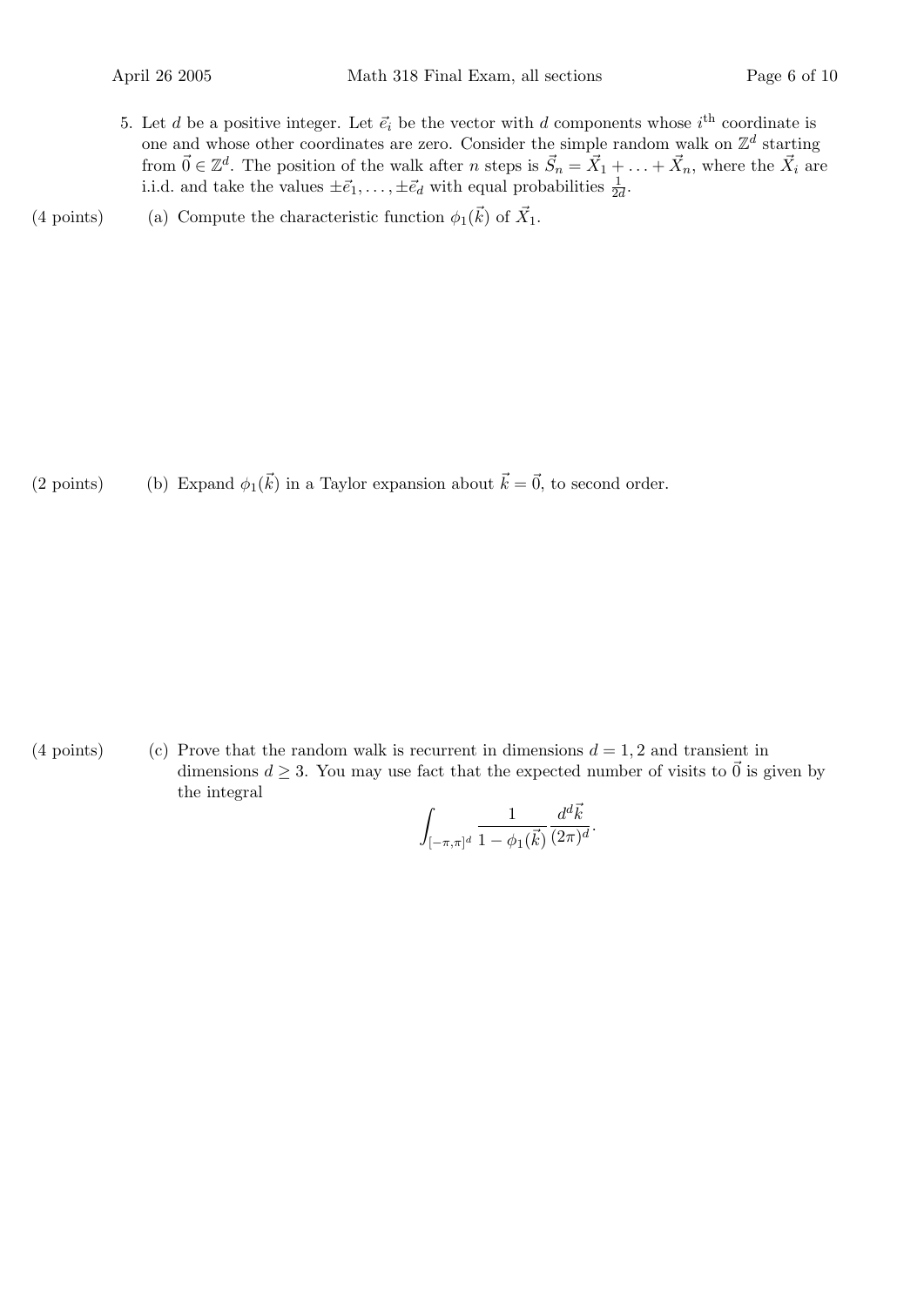6. Consider the Markov chain with state space  $\{0, 1, 2, 3, 4, 5\}$  and transition matrix

|             |                                                  |                |                                       | $\overline{2}$                                                   | 3              |                      | 5                                                                                   |
|-------------|--------------------------------------------------|----------------|---------------------------------------|------------------------------------------------------------------|----------------|----------------------|-------------------------------------------------------------------------------------|
|             | 0                                                |                | $\overline{0}$                        | $\overline{0}$                                                   | $\overline{0}$ | $\overline{0}$       | $\overline{0}$                                                                      |
|             |                                                  | $\frac{1}{4}$  | $\frac{1}{2}$<br>$\frac{1}{5}$<br>$0$ | $\frac{1}{4}$<br>$\frac{4}{5}$<br>$\frac{2}{5}$<br>$\frac{1}{0}$ |                | $\overline{0}$       | $\overline{0}$                                                                      |
| $\mathbf P$ |                                                  |                |                                       |                                                                  |                |                      |                                                                                     |
|             | $\begin{array}{c} 1\\ 2\\ 3\\ 4\\ 5 \end{array}$ | $\overline{0}$ |                                       |                                                                  |                | $0 \\frac{1}{3} \\0$ |                                                                                     |
|             |                                                  | $\overline{0}$ | $\overline{0}$                        | $\overline{0}$                                                   |                |                      |                                                                                     |
|             |                                                  | $\overline{0}$ | $\overline{0}$                        | $\overline{0}$                                                   | 0151617        | $\frac{1}{0}$        | $\frac{1}{5}$ $\frac{1}{2}$ $\frac{1}{2}$ $\frac{1}{2}$ $\frac{1}{3}$ $\frac{3}{4}$ |

(a)(3 points) Draw the transition diagram showing the six states with arrows indicating possible transitions and their probabilities.

(b)(4 points) Determine all the irreducibility classes of this Markov chain.

(c)(3 points) Determine which states are recurrent and which are transient.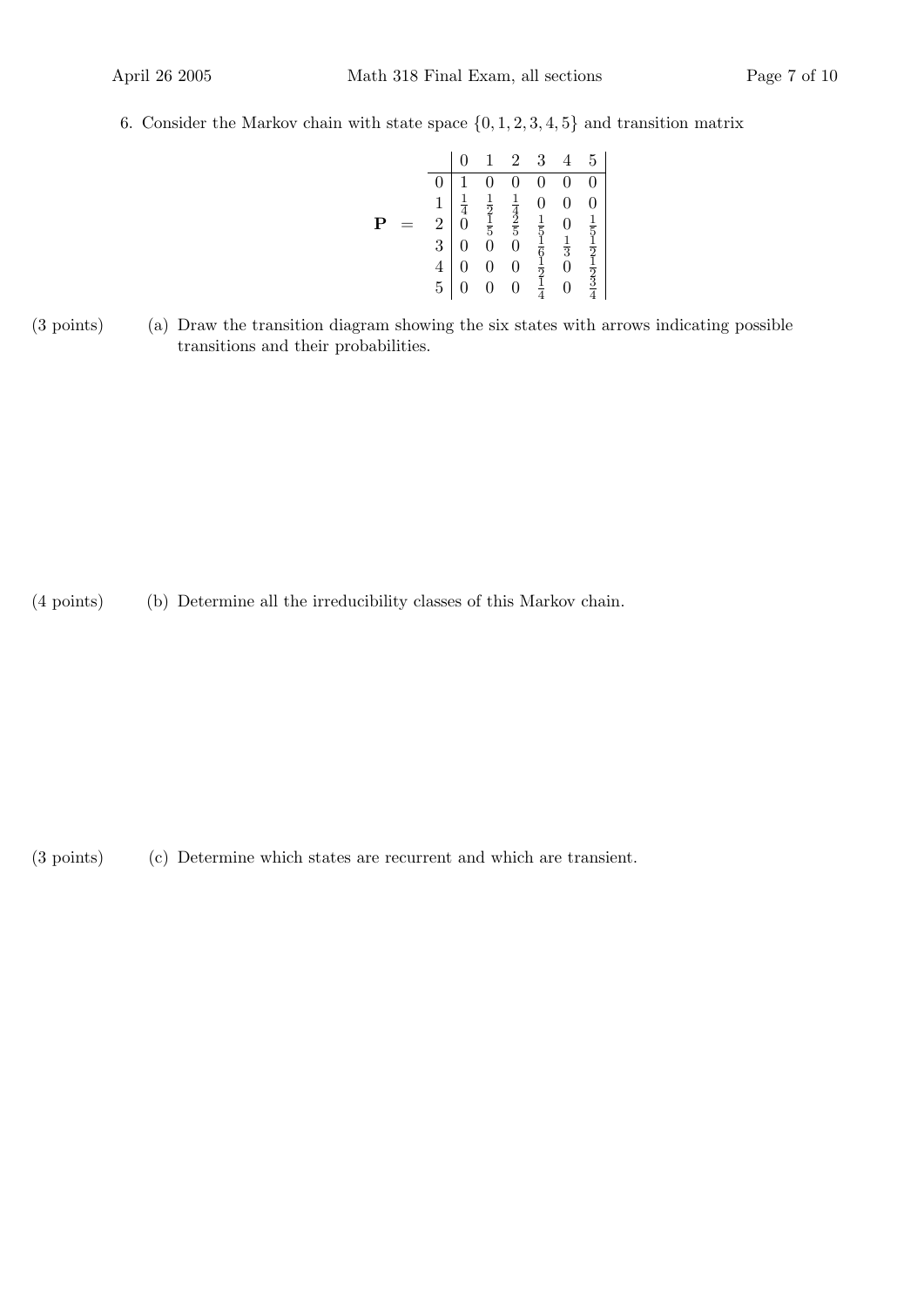- 7. This problem considers a modification of the Ehrenfest chain. Let M be a positive integer. Suppose that M molecules are distributed among two urns. We choose a molecule at random and remove it from its urn, and then choose an urn at random and place the removed molecule into the chosen urn. Let  $X_n$  denote the number of molecules in urn number one, after the  $n<sup>th</sup>$  step. This defines a Markov chain.
- (4 points) (a) Write formulas for the transition matrix elements  $P_{ij}$ .

(3 points) (b) Guess the stationary distribution for general  $M$ .

(3 points) (c) Verify that your guess in (c) is correct.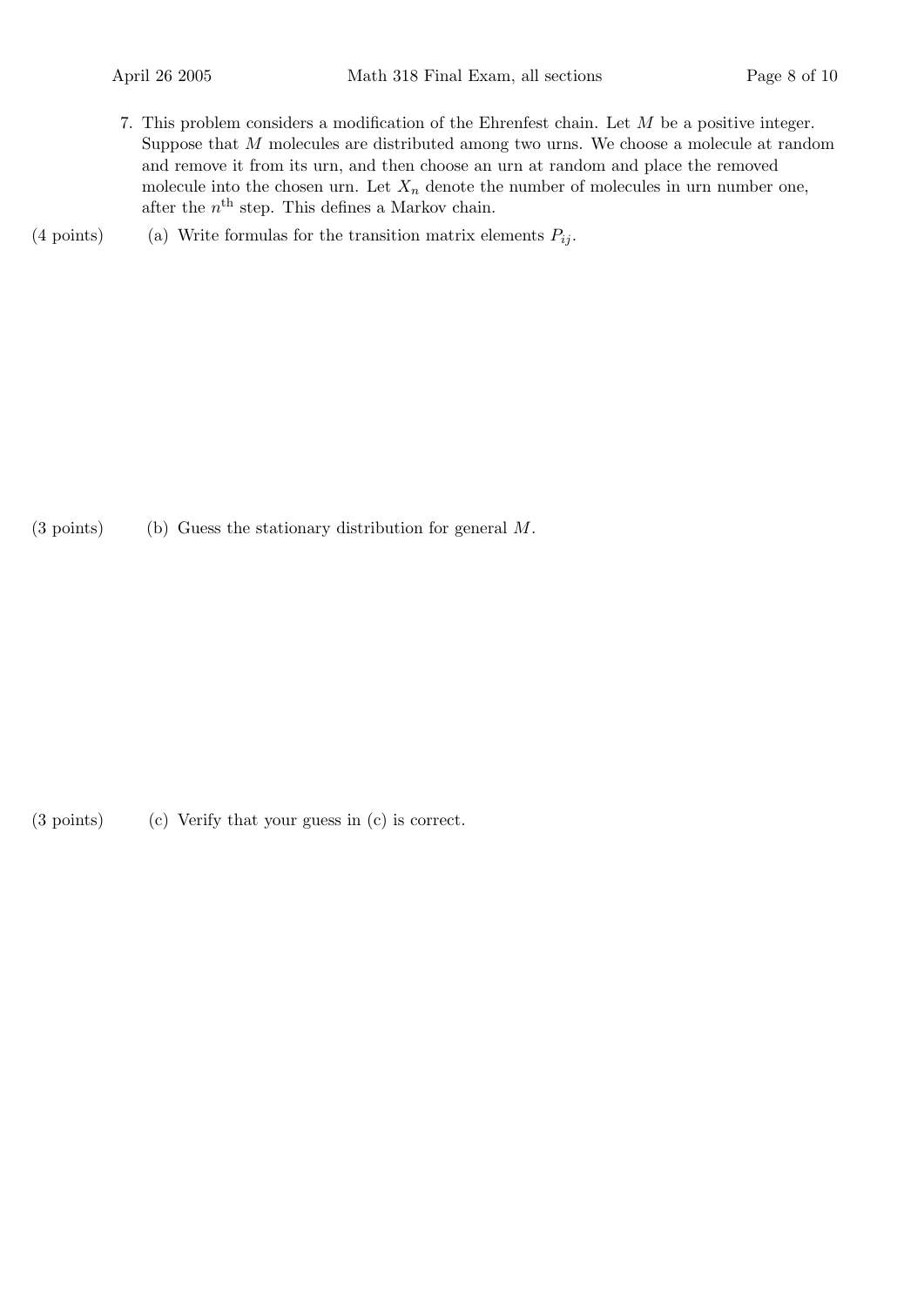8. Fix a number p with  $0 < p < 1$ . Consider the Markov chain on the non-negative integers  $\{0, 1, 2, \ldots\}$  whose transition probabilities are given by

 $P_{n,n+1} = p$ ,  $P_{n,0} = 1 - p$ , for all  $n \ge 0$ .

(2 points) (a) Is this Markov chain irreducible? Explain.

 $(2 \text{ points})$  Is the state 0 periodic or aperiodic? Explain.

(3 points) (c) Suppose that the Markov chain is initially in state 0, and let  $T_0$  denote the time of first return to 0 (i.e.,  $T_0$  is the smallest value of  $n > 0$  such that  $X_n = 0$ , if such a value exists, and otherwise  $T_0 = \infty$ ). Determine the probability mass function of  $T_0$ .

(d)(1 points) What exactly does it mean to say that 0 is a recurrent state?

 $(2 \text{ points})$  (e) Prove that 0 a recurrent state.